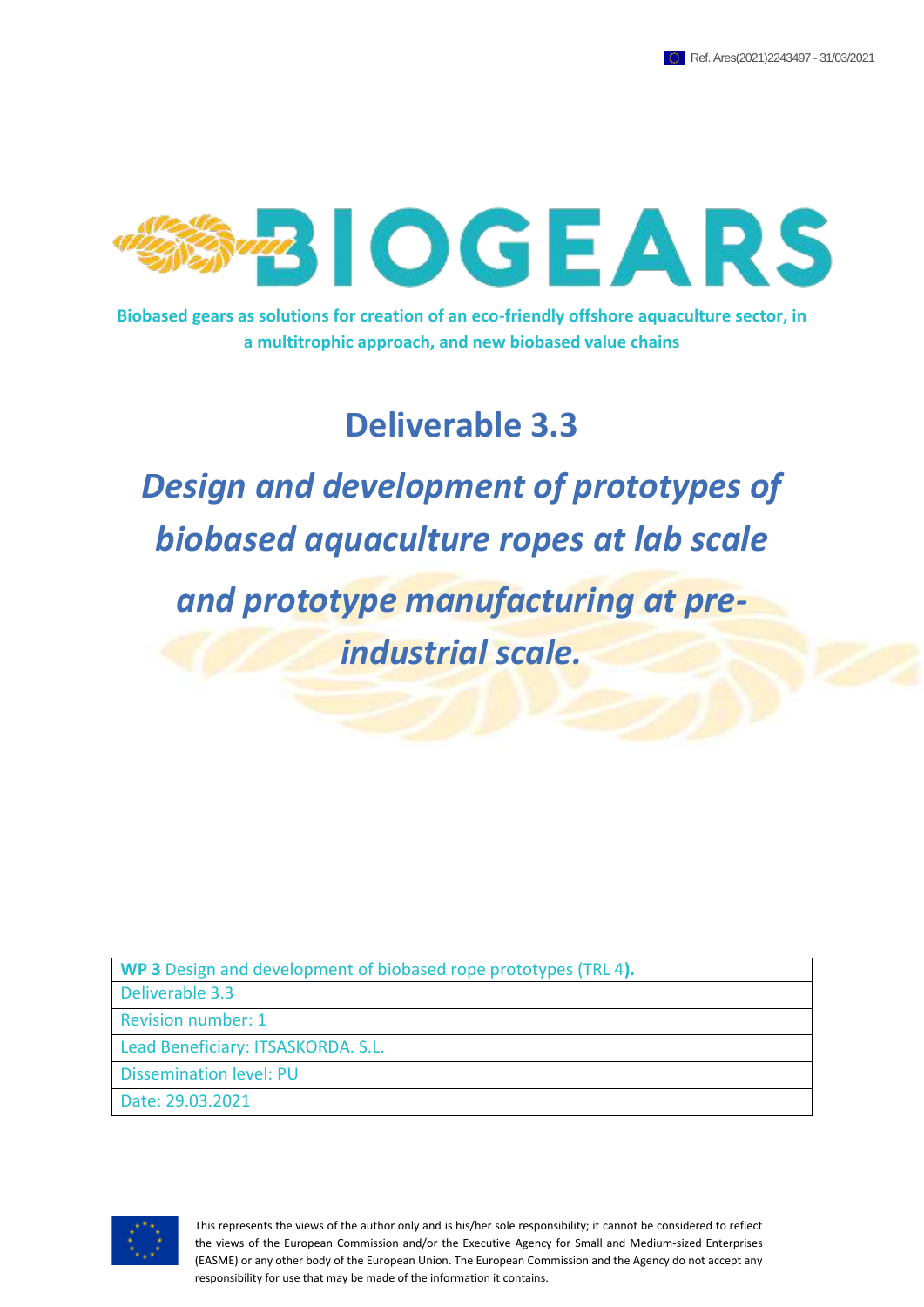

## <span id="page-1-0"></span>**Summary**

With the achievement of this milestone for the project, the production of rope prototypes BIOGEARS targets the technical approach of the obtaining biogears, biobased and biodegradable ropes for marine aquaculture and the generation of BLUE LABs. The main technical achievements of WP3 are included in the scope of this deliverable and are summarised as follows:

- Selection of the bio-based material candidates based on commercially available natural yarns used in other sectors of applications (wear, water absorbers) and specially on the formulation of new biodegradable compounds for fibres production that consider functionality and biodegradation requirements. Bioplastics candidates, and a third group of bio-based materials, based on the combination of bioplastics and naturals fibres has been considered in order to minimise the risk of non-acceptability of mussel and seaweed culture.
- Adapt the materials selected in the previous activity terms of processability (extrusion melt spinning to produce multifilaments /yarns) as intermediate step required for the development on new ropes prototypes for validation in mussels and seaweed aquaculture. The development of the new bio-based multifilaments may require the reformulation of the bio-based compounds with processing additives. The characterisation of the developed yarns will establish the Pass/non-pass criteria for the next prototyping stage.
- New designs of bio-based ropes considering new materials properties and the functionality requirements for aquaculture, such as, to increase the surface area for mussels and seaweed adhesion. The result of this activity has produced at least 3 bio-based ropes prototypes for validation in aquaculture facilities.
- The prototypes will be validated in terms of evaluation the productivity yield for mussels and algae. Current oil-derived plastic ropes currently in the market will be used as counterpart for comparison.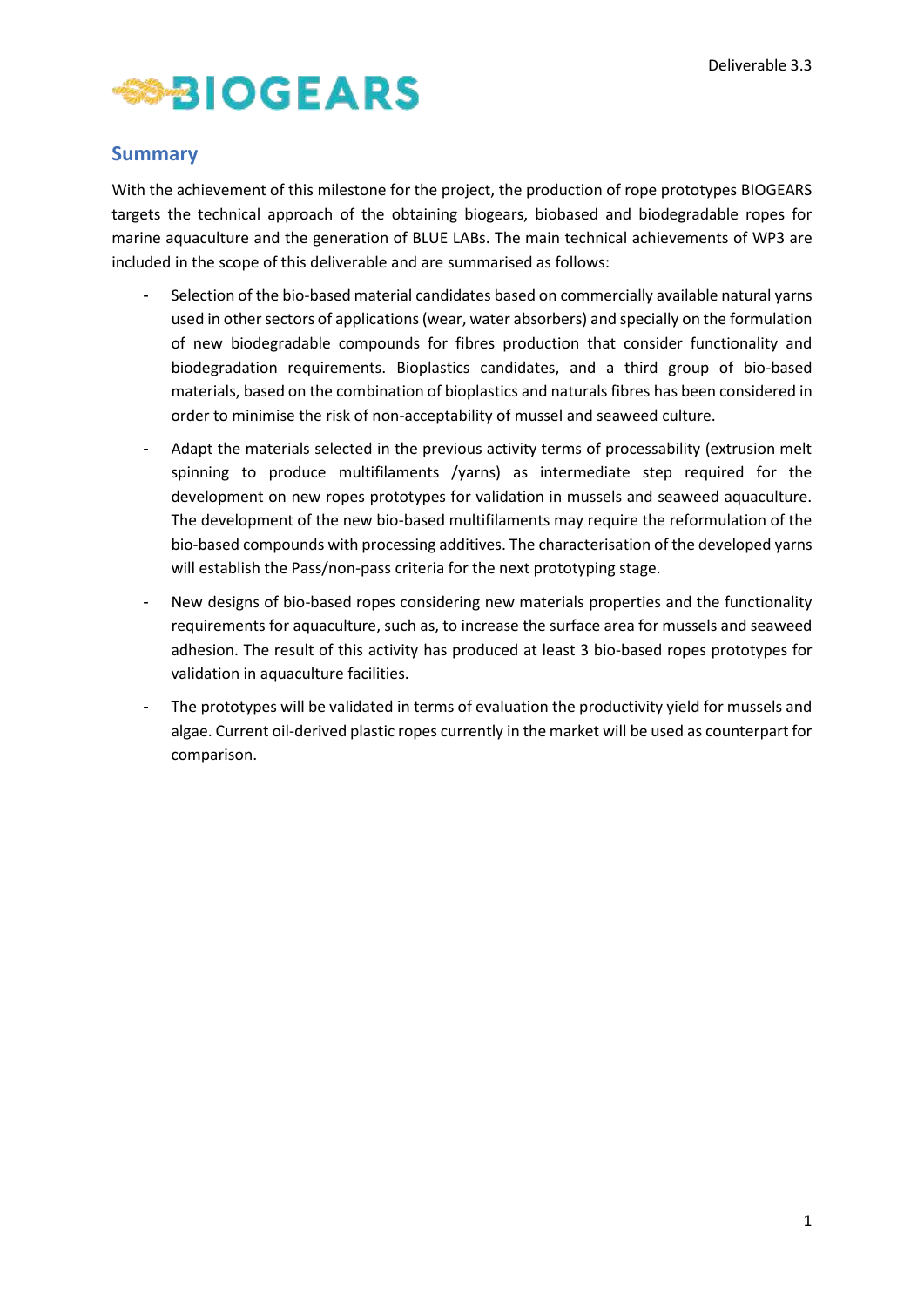# **SIOGEARS**

# <span id="page-2-0"></span>**Contents**

| 4.1. |  |  |  |  |  |
|------|--|--|--|--|--|
|      |  |  |  |  |  |
|      |  |  |  |  |  |
|      |  |  |  |  |  |
|      |  |  |  |  |  |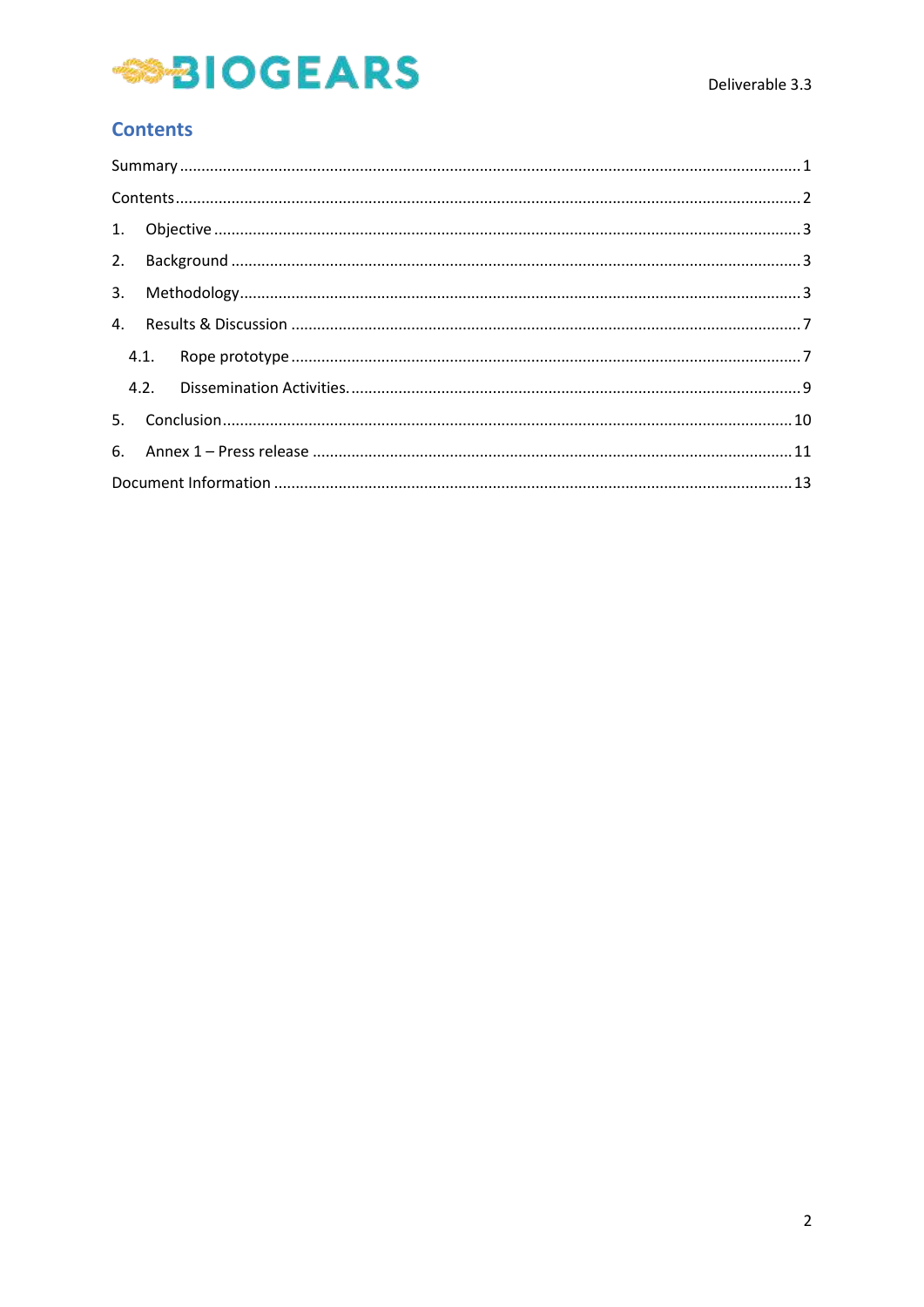

## <span id="page-3-0"></span>**1. Objective**

The objective if this deliverable is related to Objective 3 of the BIOGEARS proposal:

**O3:** To provide biobased aquaculture rope prototypes with TRL 4; by selection and characterize bio-based materials with to produce textile yarns, and the manufacturing of rope prototypes at pre-industrial scale.

Within Task 3.3, ITSAKORDA has design and produce the biobased rope prototypes in the quantity required to be tested in WP4. The designs have considered different configurations as the inclusion of additional internal or external loops to increase the surface area and the mechanical properties. The workflow of this activity has been: (1) GAIKER: to produce the bioplastic compounds in scale of 50-80 Kg (option 2) 04 and 07 at pilot scale; (2) CENTEXBEL to produce and characterise the multifilament's according to defined specification in quantity of 50-80 Kg and (3) ITSASKORDA to produce the ropes (at least 120m/prototype) by combining the following processing sequence: Twisting of yarns, Inverse stranding, and Closing. The parameters of the equipment will be adjusted to the new bio-based materials (including conditioning operations of the new yarns/multifilament and any auxiliary material required) to obtain the required quantities for testing and monitoring in WP4. Additionally, prototypes with commercial materials (PE/PP) and using commercial designs have been also manufactured to be used as counterparts for comparison purposes in WP4 and in Task 5.1 of WP5.

# <span id="page-3-1"></span>**2. Background**

Composition of compounds BIOGEARS 04 and BIOGEAES 07 and characterisation of monofilaments obtained are detailed in Deliverable 3.1. and Deliverable 3.2 respectively. Information of both deliverables is confidential.

# <span id="page-3-2"></span>**3. Methodology**

To develop the right bioplastic formulation for the aquaculture sector, it is important to balance the functionality and biodegradation behaviour of the biobased ropes and a number of research activities have been conducted into the design and development of the biogears prototype.

In order to identify the target properties for the biogears, the technical and functional specification for plastic ropes currently used in aquaculture were defined. The final specification was selected after considering the rope characteristics, durability, surface area and rope structure, and cost-efficiency in mussel and seaweed culture. Potentially suitable biobased materials were selected and characterised for fulfilment of mechanical (strength and elongation) linear density. Filament extrusion tests were performed at lab scale in order to select/discard the commercially available grades suitable for production of fibre/yarns. From this, biobased monofilaments were developed and technically assessed in terms of mechanical and rheological properties (complex viscosity). Once suitable materials were selected, the prototype development considered different configurations such as the inclusion of additional internal or external loops to increase the surface area and the mechanical properties most suitable for mussel and seaweed production.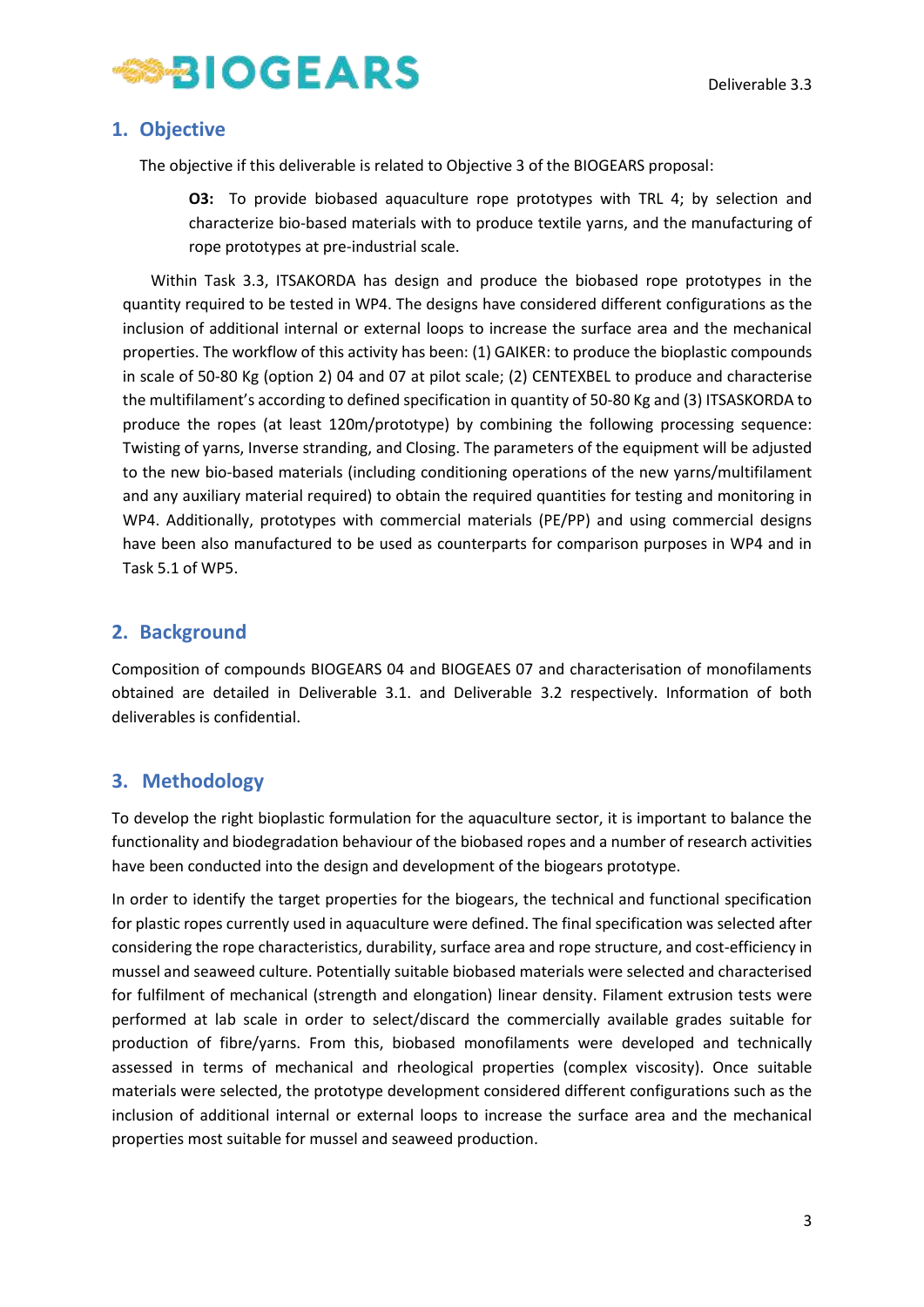

The next step in the project is to test the prototype in field trials for validation at sea to reach TRL  $5 -$ 7 in WP4. Test facilities have been identified in different sea environments: 1. offshore high energy conditions in a longline system, 2. low energy conditions in a raft system, and lastly 3. an Integrated Multi-Trophic Aquaculture (IMTA) proof of concept at lab scale in a research centre. The field demonstrations are set up and will perform and monitor at least two production cycles with biobased ropes under best practices for eco-friendly aquaculture.

These prototype biogears and pilot tests taking place in the BIOGEARS project aim to reduce the current technological gaps of biobased and biodegradable ropes for use in aquaculture and extend the potential use in the sector through Europe. The results of the project support creating a new biobased value chain under the EU Bioeconomy Strategy framework.

## **3.1 Production of compounds**

The selected compounds ans tenacities obtained at lab scale are:

- Biogears 04. Tenacity: 2,80-3,47g/de
- Biogears 07. Tenacity 3,74g/De

The compounds have been processed in the Leistritz extruder from Gaiker.



*Figure 1. Leistritz extruder from Gaiker.*

- 1) 52 Kg of Biogears 04 is prepared according to the following processing parameters:
	- *a.* Predrying. Components are predried overninght at 50-55 ºC and 100º during 3 h prior to processing*.*
	- b. The compound has been fed into the extruder in the main feeding point and the melt filament has come out from a nozzle with double filament hole. The melt filament has come out along a water bath and air-drying pulling cart.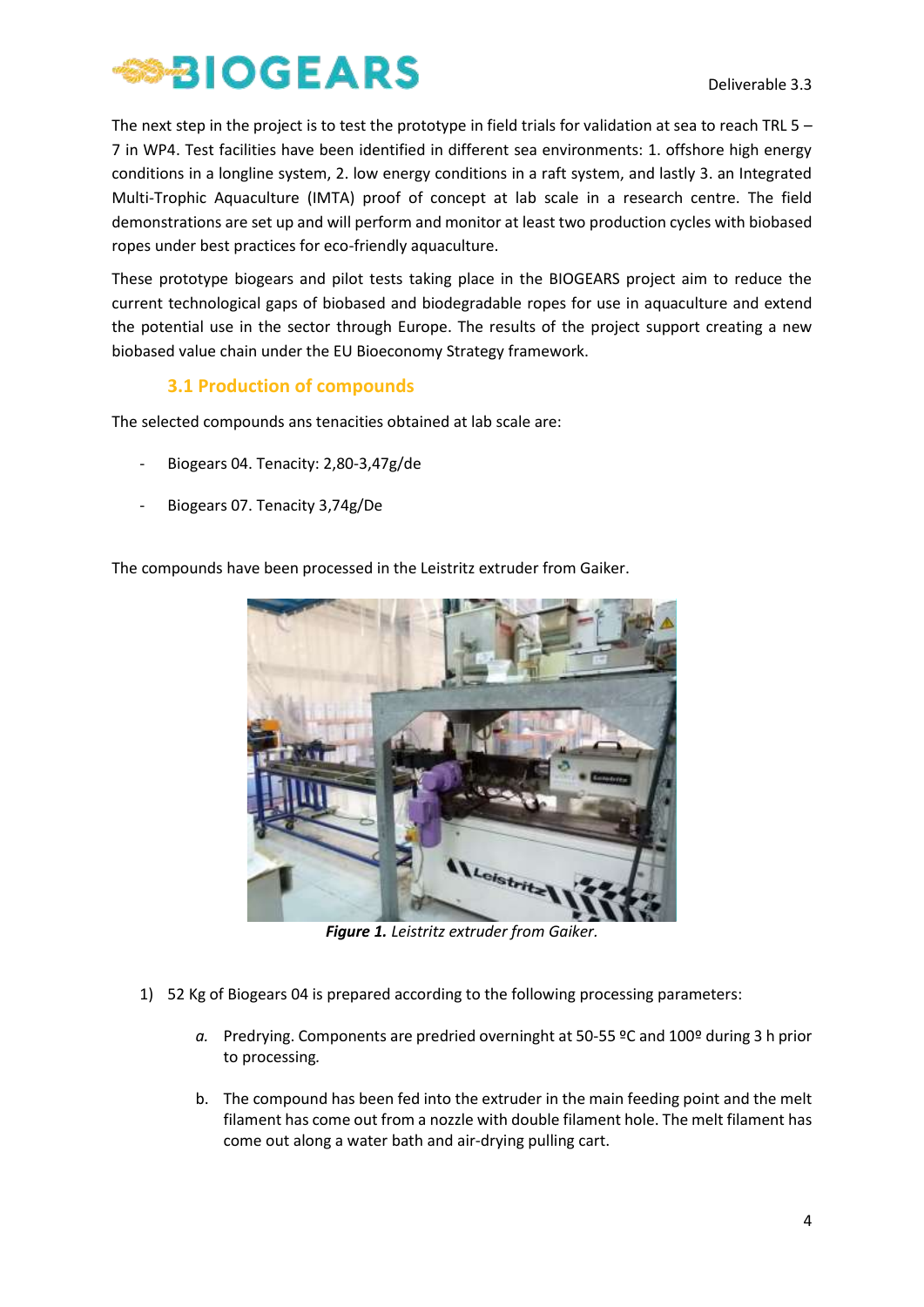

- c. The temperature processing conditions have been established considering composition up to 180ºC and 195º (die zone).
- d. Production rate 4 Kg /h.



The 52 Kg of compound BIOGEARS 04 was shipped to CENTEXBEL for multifilaments production. A sample of 300g of the compound processed is saved at GAIKER for characterization purposes.

- 2) 57 Kg of Biogears 07 is prepared by twin screw extrusion according to the following parameters
	- *a.* Predrying. Components are predried according to suppliers' recommendations*.*
	- b. The compound has been fed into the extruder in the main feeding point and the melt filament has come out from a nozzle with double filament hole. The melt filament has come out along a water bath and air-drying pulling cart.
	- c. The temperature processing conditions have been established considering composition from 175ºC up to 180ºC and 195º (die zones).
	- d. Monofilaments die has been used
	- e. Production rate 5 Kg /h.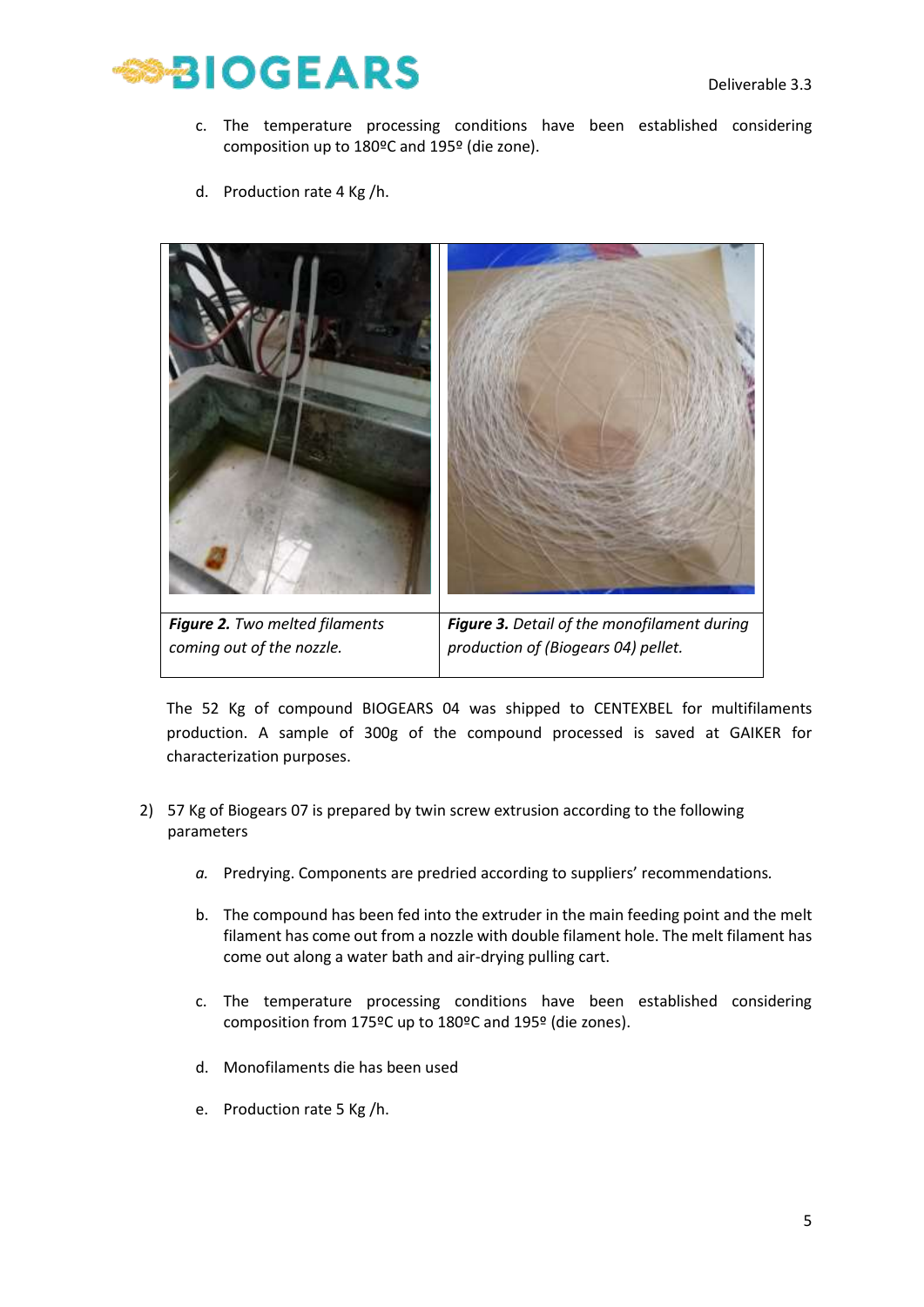# **BIOGEARS**



*Figure 4 Biogears 07) filament under the water bath.*

The 52 Kg of compound BIOGERAS 07 was shipped to CENTEXBEL for multifilaments production. A sample of 300g of the compound processed is saved at GAIKER for characterization purposes.

## **3.2 Production of multifilaments**

The BIOGEARS compounds supplied by GAIKER were processed on the multifilament extrusion line of CENTEXBEL (presented in the figure below). Multifilament production is based on air-cooling of the melt after which the yarn is stretched over different heated godets.



*Figure 5 Multifilament production scheme at CENTEXBEL.*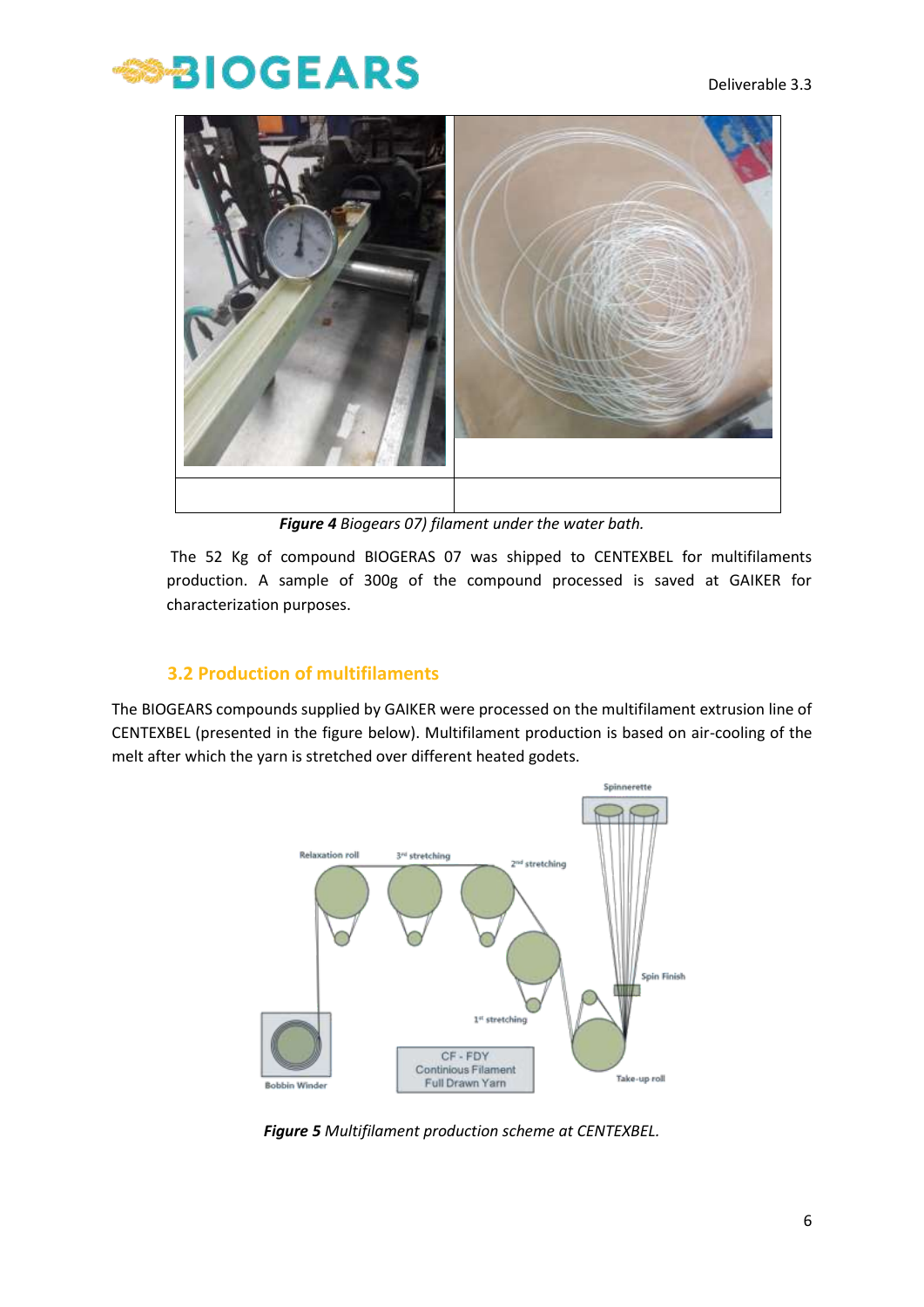

Yarns of 600 dtex were produced following the standard processing conditions as listed in the table below.

| <b>Spinneret</b>          | 60 round                   |
|---------------------------|----------------------------|
| Temperature extruder (°C) | $230^{\circ}$ C            |
| <b>Throughput</b>         | 8 kg/h                     |
| <b>Yarn fineness</b>      | 10 dpf (dtex per filament) |
| Cold draw ratio           | $3 - 5x$                   |

Project partner Gaiker supplied 2 compounds, which were already tested on the monofilament extrusion line and were now processed at larger scale on the multifilament extrusion line.

The first compound (compound04) was well processable and 40 kg of yarns could be produced. The second compound (compound07) showed more difficulties. Only after diluting with neat PLA, the compound could be processed, yet at a lower draw ratio. 34 kg of yarn was produced with this compound.

The mechanical properties of the yarns were determined following the standard EN ISO 2062 (2009). The results are summarized in the table below. As can be seen, lower tenacities were obtained with the second compound, due to the lower draw ratio and the more difficult processing.

|            | Tenacity (cN/tex) | Elongation (%) |
|------------|-------------------|----------------|
| Compound04 | $30 \pm 1$        | $33 \pm 1$     |
| Compound07 | $19 \pm 1$        | $32 \pm 4$     |

#### **3.3 Production of ropes**

The multifilament obtained at CENTEXBEL were shipped to ITSASKORDA in bobbins for the manufacturing of prototype ropes at semi-industrial scale (Figure 6), using rope manufacturing industrial machines, following processing specifications of commercial rope counterparts (Figure 7).

## <span id="page-7-0"></span>**4. Results & Discussion**

#### **4.1. Rope prototype**

<span id="page-7-1"></span>After processing two types of rope prototypes, coming from 04 and 07 biobased compounds, around 80 m of each prototype type were obtained.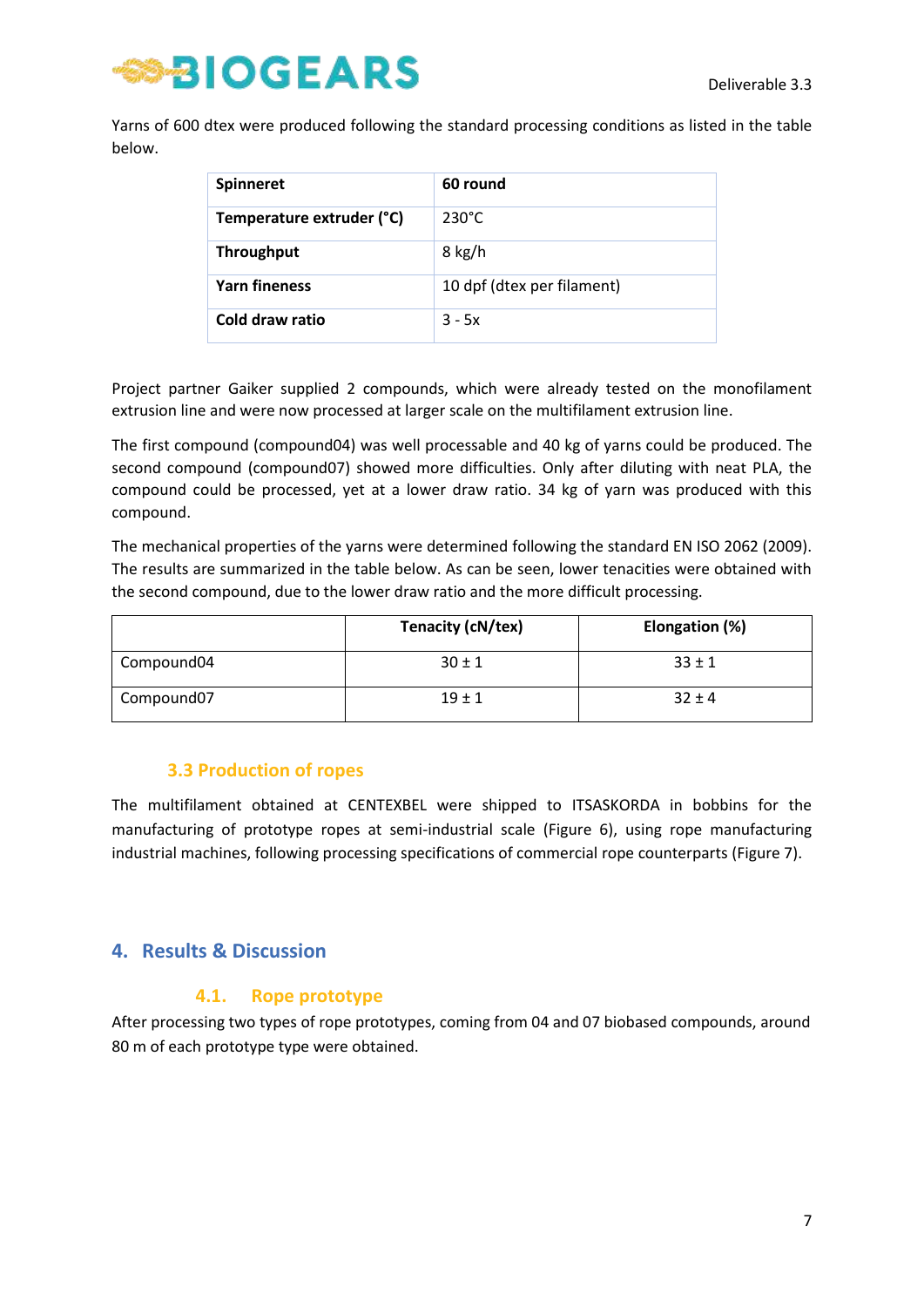# **BIOGEARS**



*Figure 7 Sequence of the rope prototype production, using multifilament bobbins (A) at industrial rope manufacturinf machine at Itsaskorda's (B), to obtain rope with characteristics of commercial counterparts (C) and finally cut down to the length for mussel suspended culture (D).* 

Some more multifilament bobbins were kept producing seaweed rope prototypes with different functional and mechanical characteristics from rope prototypes manufactured to be used for mussel suspended culture (either in longline or in raft).

The obtained rope prototypes were produced following the manufacturing process specifications of commercial counterparts, GROPE type ropes (Figure 8). These ropes are twisted and looped (can be produced with different loops) and are used as growing out rope with extra attachment in longline systems (Long line simple & continuous) and are characterised to be floating ropes.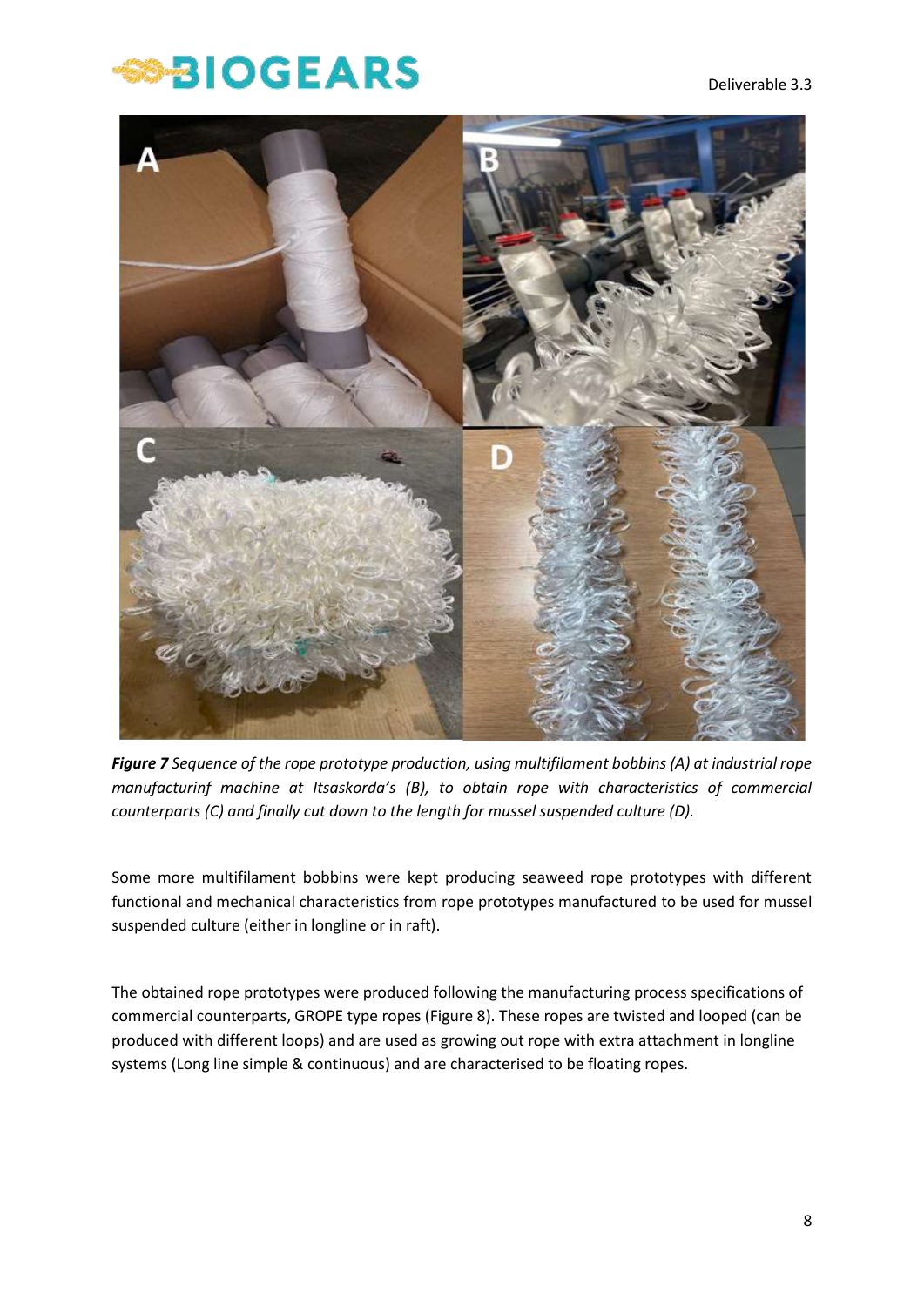



*Figure 8 Commercial rope counterpart (GROPE)<sup>1</sup>*

#### **4.2. Dissemination Activities.**

<span id="page-9-0"></span>To share promote this key achievement of the project a number of dissemination and communication activities were carried out. Firstly, a press release (Annex 1) was created and distributed across partners networks, uploaded to CORDIS and shared through relevant media channels. A news article was published on the project website [\(https://biogears.eu/biogears-first-biobased-and](https://biogears.eu/biogears-first-biobased-and-biodegradable-ropes-prototypes-now-ready/)[biodegradable-ropes-prototypes-now-ready/\)](https://biogears.eu/biogears-first-biobased-and-biodegradable-ropes-prototypes-now-ready/) and it was shared on the BIOGEARS Twitter and LinkedIn pages for widespread dissemination and promotion.



[https://twitter.com/BIOGEARS\\_EU/status/1374333230464253952](https://twitter.com/BIOGEARS_EU/status/1374333230464253952)

<sup>1</sup> <https://www.itsaskorda.es/wp-content/uploads/pdf/acuicultura-cabo-cultivo-en.pdf>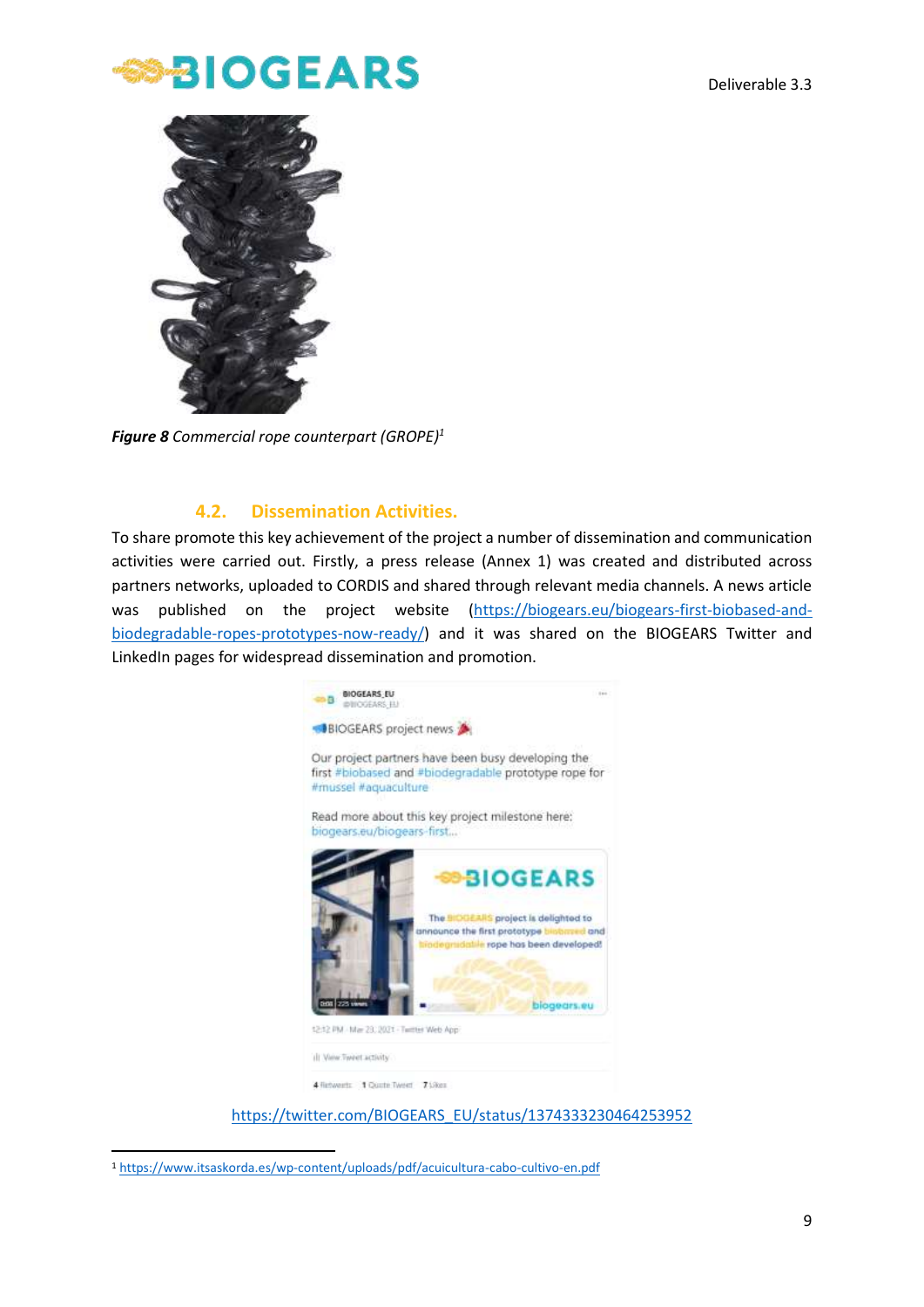#### Deliverable 3.3





<https://www.linkedin.com/feed/update/urn:li:activity:6780101101640269824>

#### <span id="page-10-0"></span>**5. Conclusion**

The prototype ropes have been successfully produced, after a process of compounding at GAIKER lab scale facilities, yarn, and multifilament processing at CENTEXBEL experimental facilities, and finally processing to rope at ITSASKORDA at semi-industrial scale, with mechanical and functional characteristics of their commercial counterparts.

Finally, the functional validation at aquaculture facilities, and the sustainability of the new bio-based ropes will be evaluated in terms of technical degradation of mechanical properties during the monitoring period, and the economic and environmental impact of the whole bio-based system. As result of the BIOGEAR project, data of the performance/durability of bio-based material for aquaculture and their biodegradation behaviour at sea and in composting environments will be provided as well as their potential of use for other marine applications. The use of the new knowledge and results generated will be evaluated for transfer to other locations and marine application involving the use of textile.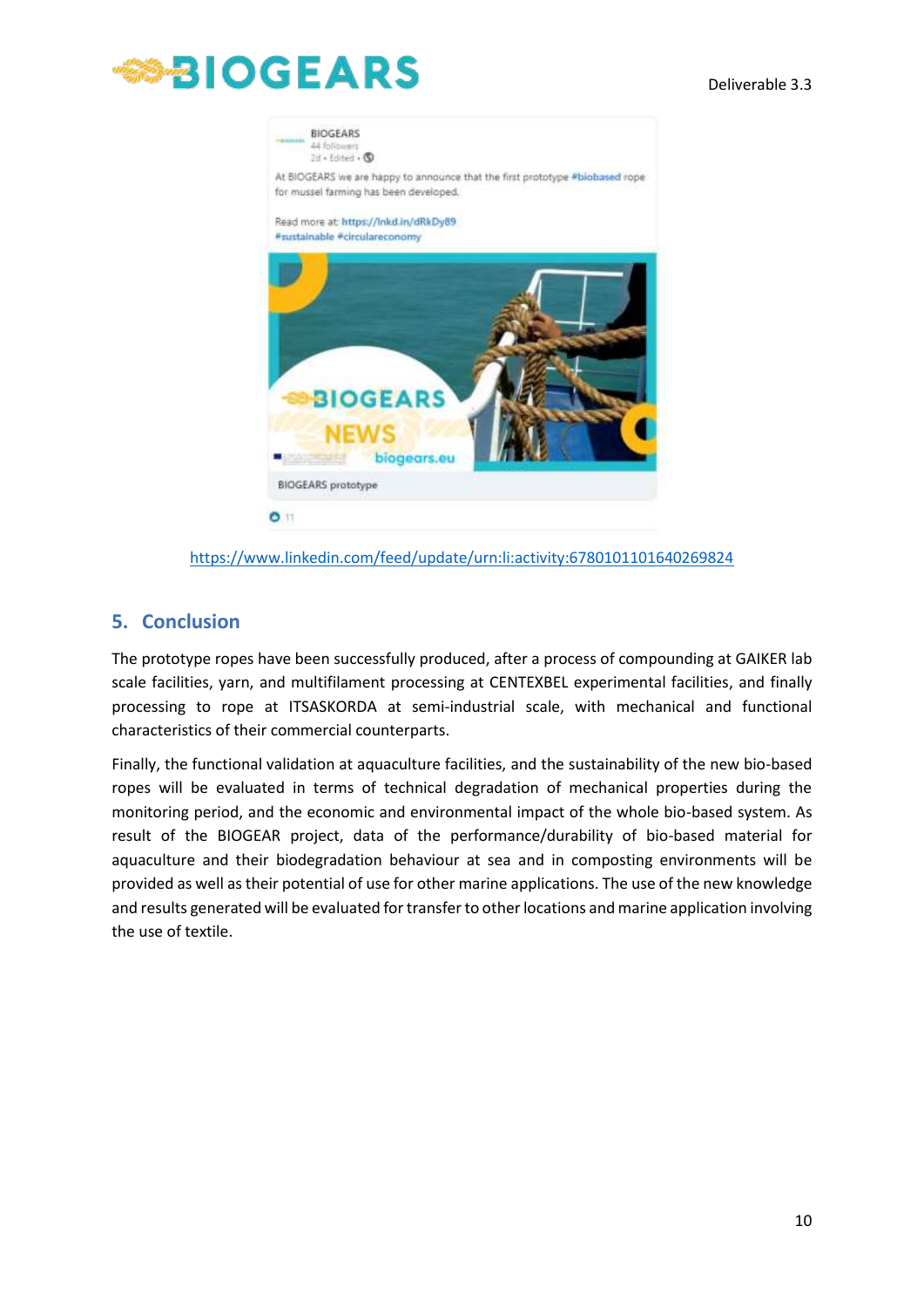

#### <span id="page-11-0"></span>**6. Annex 1 – Press release**

# **BIOGEARS**

#### EU project develops biobased and biodegradable ropes prototypes for

#### offshore aquaculture.

The EU-funded BIOGEARS project has developed its first biobased and biodegradable rope prototypes for offshore aquaculture. The prototypes are a significant step towards the project's contribution to a more eco-friendly aquaculture industry.

BIOGEARS aims to provide the European aquaculture sector with innovative products and a value chain to challenge the existing gap of biobased ropes (biogears) for offshore aquaculture, which are currently manufactured with 100% non-biodegradable (petrol-based) plastics.

The next step is to test the prototype in field trials for validation at sea. Test facilities have been identified in different sea environments, including offshore high energy conditions in a longline system; low energy conditions in a raft system; and an Integrated Multi-Trophic Aquaculture (IMTA) system. Once started, the field demonstrations will test and monitor at least two production cycles with biobased ropes under best practices for eco-friendly aquaculture.

These prototype biogears and pilot tests taking place in the BIOGEARS project aim to reduce the current technological gaps and extend the potential use of sustainable materials in the sector. The results of the project support creating a biobased value chain under the EU Bioeconomy Strategy framework.

To read more about the prototype development please visit: biogears.eu, Twitter, LinkedIn or subscribe to news

Or contact us: Project Coordinator Leire Arantzamendi (larantzamendi@azti.es) or Communication Contact Jane Maher (jane@erinn.eu).

#### **Notes for Editors:**



This represents the views of the author only and is his/her sole responsibility; it cannot be considered to reflect the views of the European Commission and/or the Executive Agency for Small and Medium-sized Enterprises (EASME) or any other body of the European Union. The European Commission and the Agency do not accept any responsibility for use that may be made of the information it contains.

The BIOGEARS project will run from 2019 - 2022 with an EU contribution of £945,000, funded by the European Union EASME EMFF programme under the EMFF-0102018 Blue Labs call.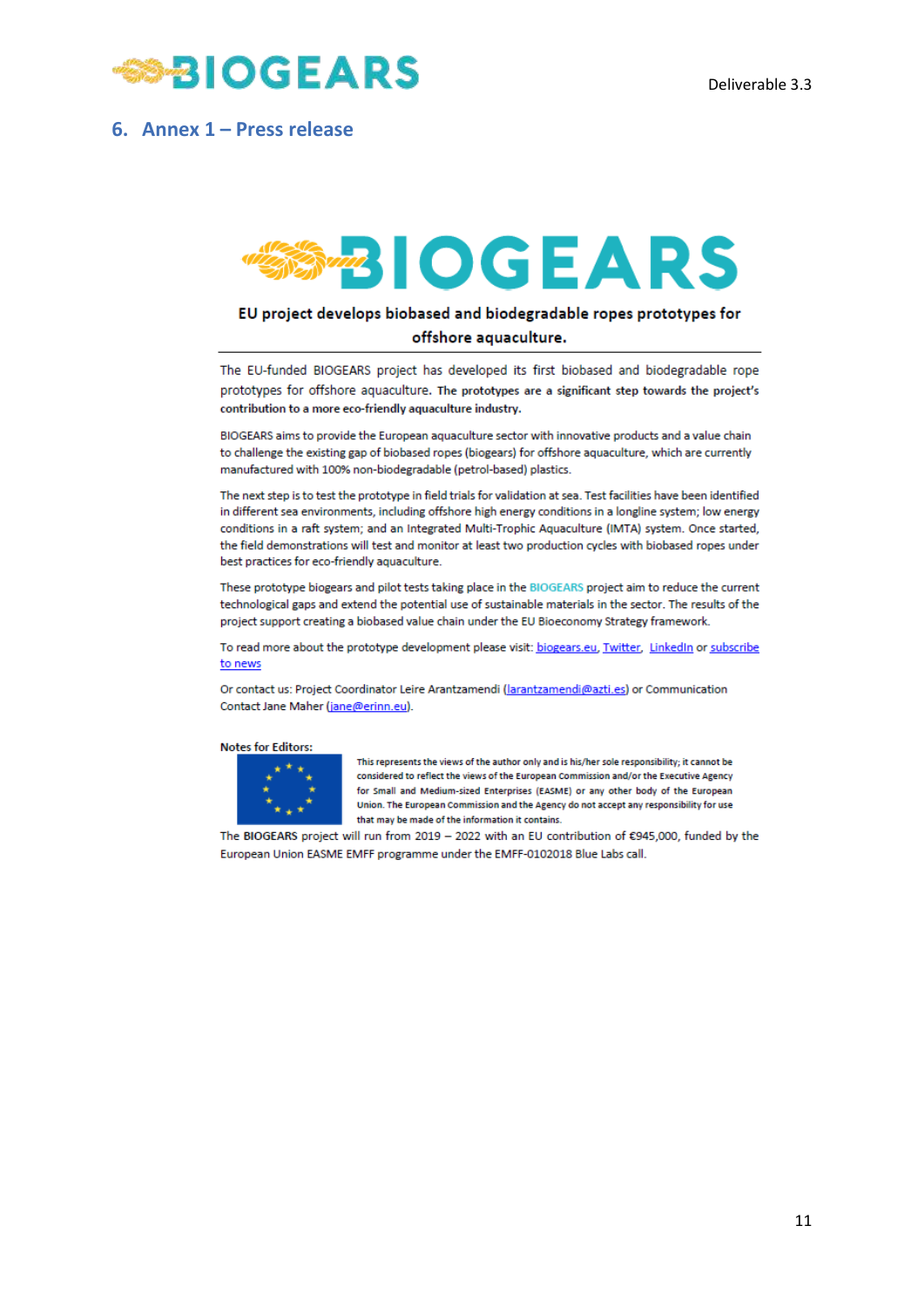



Caption: BIOGEARS prototype rope in production in ITSASKORDA, Biscay, Spain